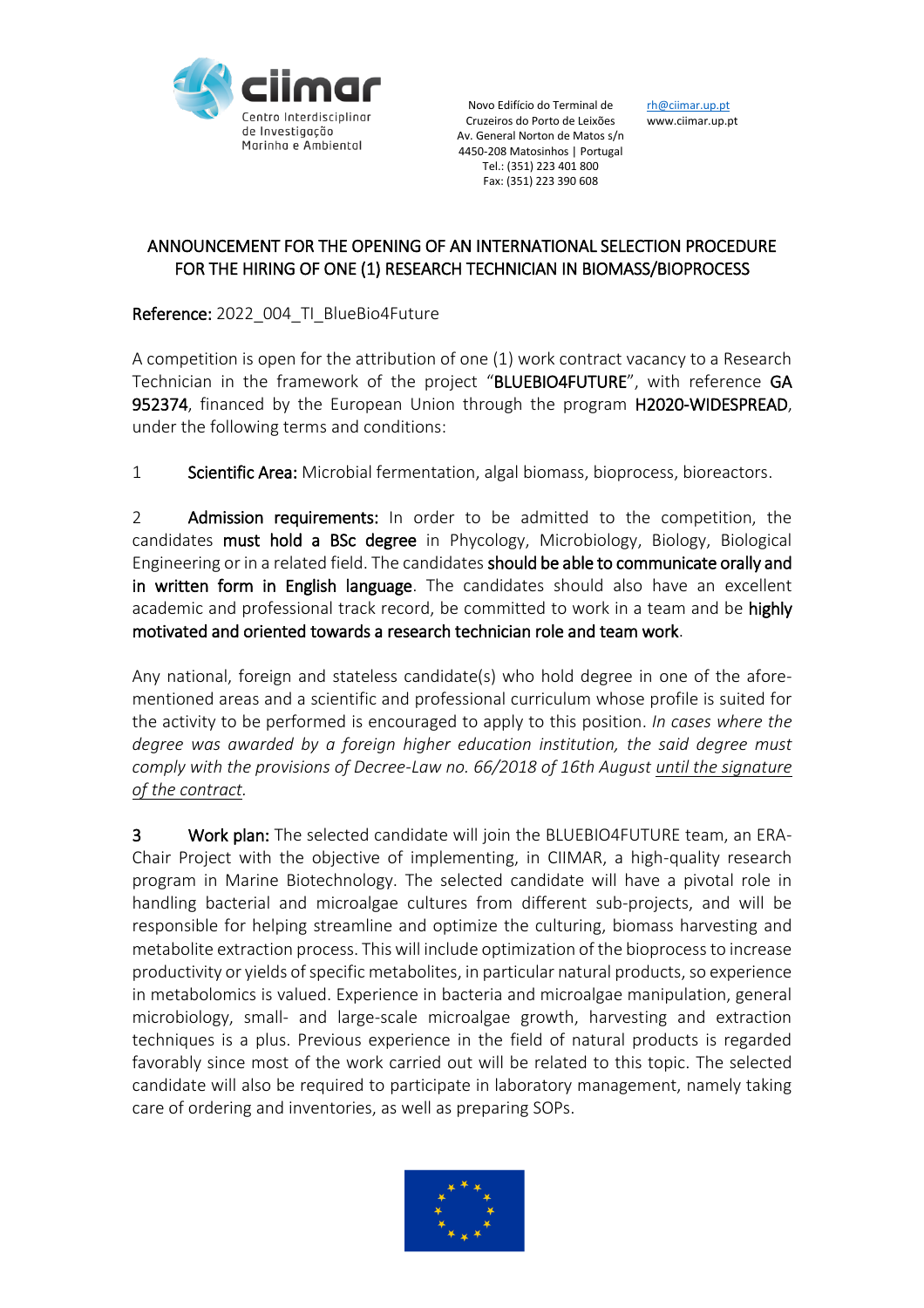

Novo Edifício do Terminal de Cruzeiros do Porto de Leixões Av. General Norton de Matos s/n 4450-208 Matosinhos | Portugal Tel.: (351) 223 401 800 Fax: (351) 223 390 608

r[h@ciimar.up.pt](mailto:secretariado@ciimar.up.pt) www.ciimar.up.pt

4 Applicable legislation: Article 140, number 1 and 2, line g) and article 148, number 5 of the Labour Code approved Law no. 7/2009 of 12th February, and updates.

5 Work place: The selected candidate will work under the supervision the ERA Chair in this project, Dr. Pedro Leão, integrated in the Research Team "Cyanobacterial Natural Products" at CIIMAR (University of Porto). The laboratory is located at the headquarters of CIIMAR, in the modern Cruise Ship Terminal of the Port of Leixões, in Matosinhos, Porto's metropolitan area. The selected candidate will work in an international and highly multidisciplinary environment with a strong connection to the Ocean.

6 Duration of the contract: An *uncertain term* work contract will be signed under the regime of exclusivity, according to legal terms (articles 140o, number 2, line g; and article 148, number 5 − Labour Code).

7 Monthly Salary: The gross monthly salary is 1424,38 € according to the Single Remuneration Table (level 19).

8 Selection methods: A global appreciation of the candidates' merit and motivation (valued from 1 to 10) will be made on the basis of the evaluation of their scientific and curricular track record, in particular previous activities related to bacteria and/or microalgae cultivation and bioprocess (namely extraction, separation of metabolites, optimization of yields, metabolomics). This will result in a pre-selection of the three bestscoring candidates, which will be communicated to the candidates. One or both of the referees indicated by each of the pre-selected candidates can be contacted at this stage to provide reference letters. An interview may also be carried out, in which case all of the pre-selected candidates will be summoned to the interview. The jury will select one candidate among the pre-selected candidates to the position.

*If an interview to the three pre-selected candidates takes place, its objective is solely to clarify issues related to their application, namely regarding their curricular and professional achievements. In this case, the interview will have a relative weight of 0.1 and the previously communicated score will have a relative weight of 0.9*.

The evaluation of the professional track record relates to the relevance, timeliness, quality and adequacy to the current project and will focus on the microbial cultivation / bioprocess activity that the candidate considers more relevant (as highlighted in their application).

## 9 Composition of the jury:

President of the jury: Pedro Leão Vogal: Joana Almeida